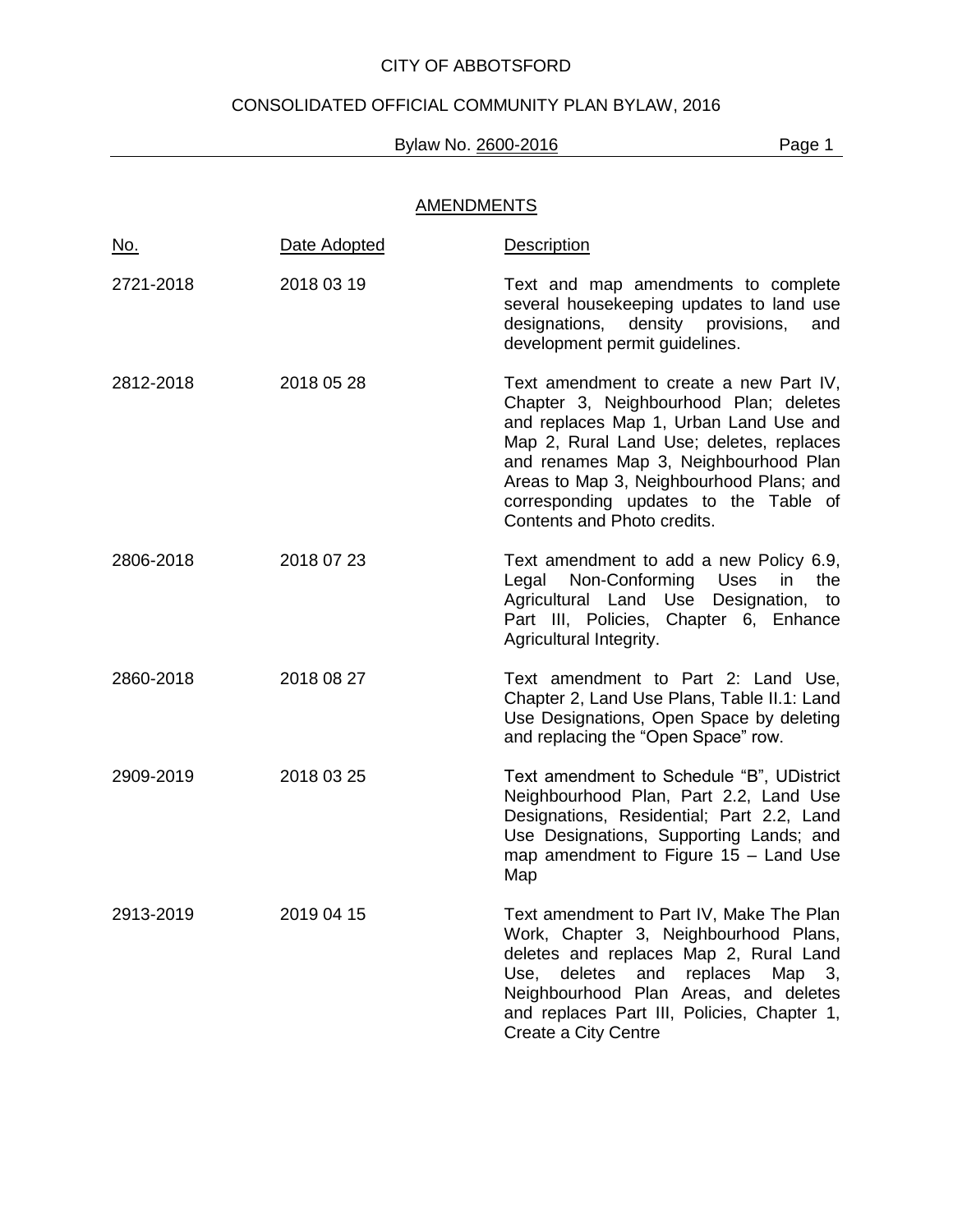# CONSOLIDATED OFFICIAL COMMUNITY PLAN BYLAW, 2016

| Bylaw No. 2600-2016 |  |  |
|---------------------|--|--|
|                     |  |  |

Page 2

| 2920-2019 | 2019 04 15 | Text amendment to Part IV, Make The Plan<br>Work, Chapter 3, Neighbourhood Plans,<br>deletes and replaces Map 2, Rural Land<br>Use, deletes and replaces Map 3,<br>Neighbourhood Plan Areas, and deletes<br>Part III, Policies, Chapter 2, Establish<br>Distinct and Complete Neighbourhoods,<br><b>Historic Downtown</b> |
|-----------|------------|---------------------------------------------------------------------------------------------------------------------------------------------------------------------------------------------------------------------------------------------------------------------------------------------------------------------------|
|           |            |                                                                                                                                                                                                                                                                                                                           |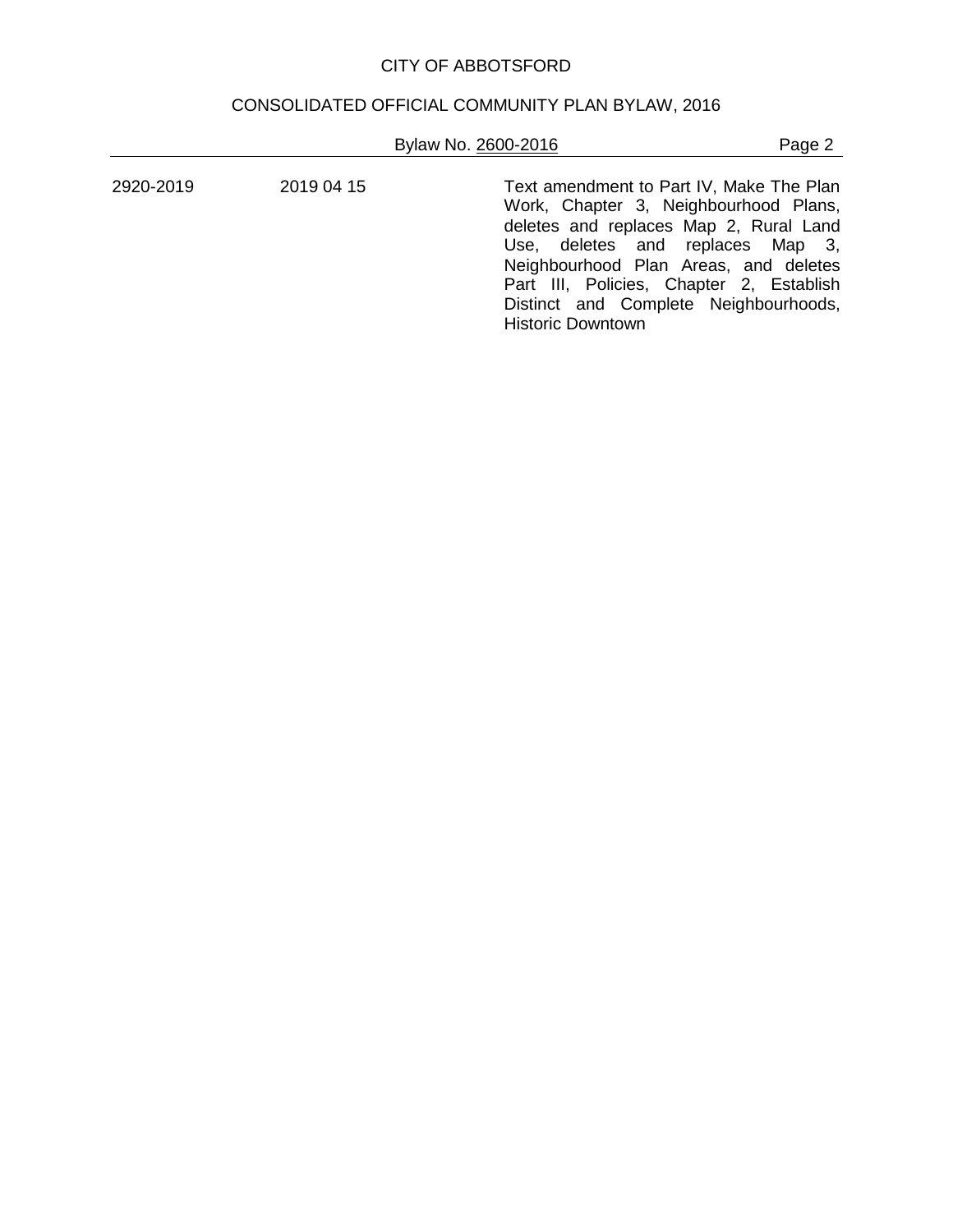## OFFICIAL COMMUNITY PLAN BYLAW, 2016

Bylaw No. 2600-2016 **Page 3** 

The Council of the City of Abbotsford, in open meeting assembled, ENACTS AS FOLLOWS:

## 1. CITATION

Bylaw No. 2600-2016 may be cited as "Official Community Plan Bylaw, 2016".

## 2. ADOPTION OF OFFICIAL COMMUNITY PLAN

The schedule attached to and forming part of this Bylaw (Schedule "A"), including explanatory text and maps, is adopted as the City of Abbotsford Official Community Plan.

## 3. INTERPRETATION

- (a) Except as otherwise defined in this Bylaw, words or phrases herein will be construed in accordance with their meanings under the *Community Charter*, *Local Government Act,* and *Interpretation Act,* as the context and circumstances may require.
- (b) A reference to a statute refers to a statute of the Province of British Columbia, and a reference to any statute, regulation or bylaw refers to that enactment, as amended or replaced from time to time.
- (c) Words in the singular include the plural and gender specific terms include both genders and corporations.
- (d) Headings in this Bylaw are for convenience only and must not be construed as defining, or in any way limiting the scope or intent of this Bylaw.
- (e) If any part of this Bylaw is held to be invalid by a court of competent jurisdiction, the invalid part is severed and the remainder continues to be valid.

## 4. EFFECTIVE DATE:

This Bylaw comes into force:

(a) with respect to the lands described below, on the date that is 12 months following the date of adoption of the bylaw: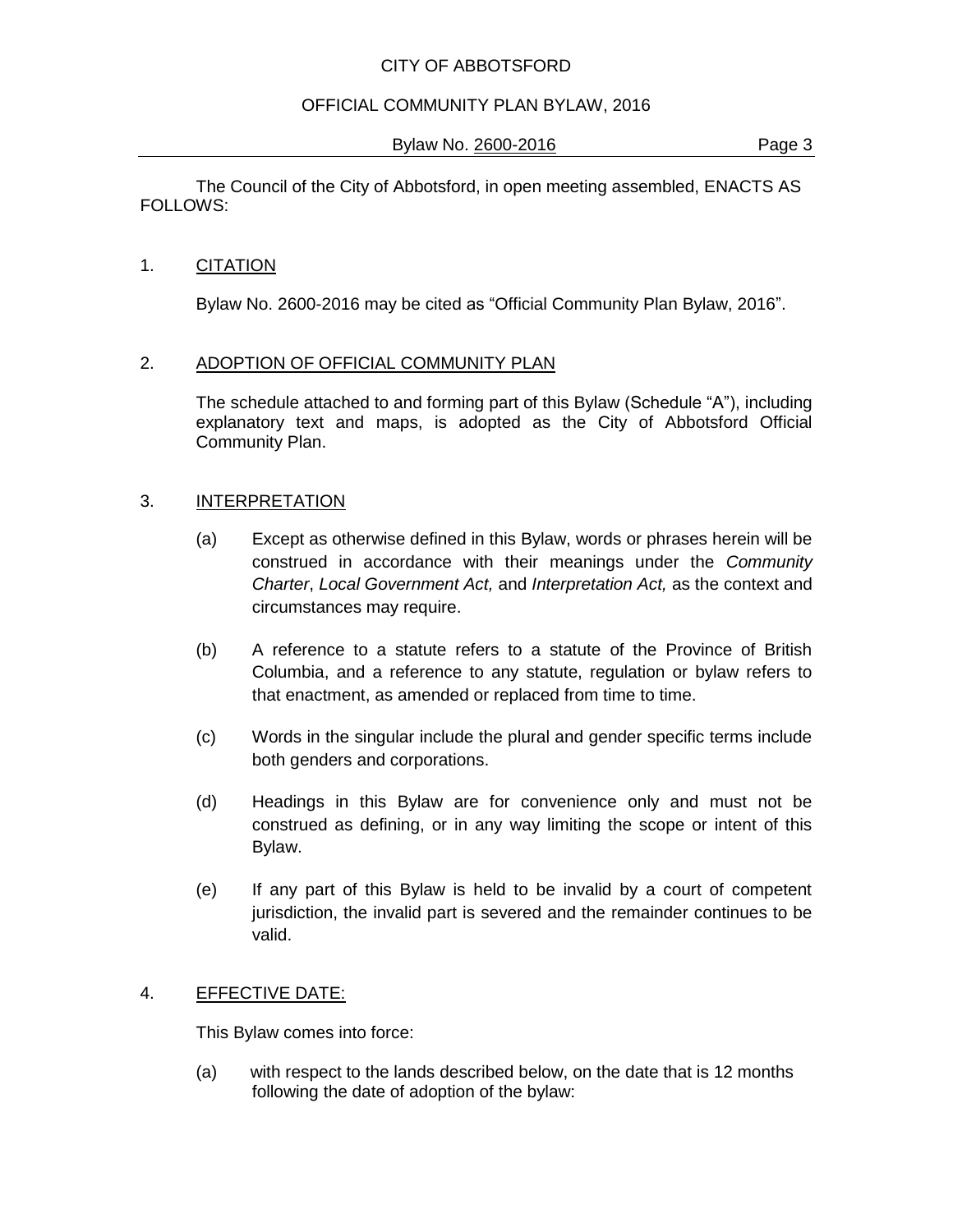#### OFFICIAL COMMUNITY PLAN BYLAW, 2016

#### Bylaw No. 2600-2016 **Page 4**

File No. R10-007 P.I.D.: 013-355-287 North West Quarter Section 24 Township 16 New Westminster District

Located at 35220 Cassiar Avenue

And

File No. R10-007 P.I.D.: 013-355-171 North East Quarter Section 24 Township 16 New Westminster District Except: Part Dedicated Road on Plan BCP43892

Located at 3001 Whatcom Road

And

File No. R10-007 P.I.D.: 013-426-265 Parcel C (Explanatory Plan 16597) West Half Section 19 Township 19 Except: Firstly: Part Subdivided by Plan LMP17887 and Secondly: Part Subdivided by Plan LMP20126, New Westminster District

Located at 36218 Sandringham Drive

And

File No. R10-015 P.I.D.: 001-172-301 Legal Subdivision 15 Section 13 Township 16 Except: Part Subdivided by Plan 63290; New Westminster District

Located at 35683 Marshall Road

And

File No. R10-015 P.I.D.: 015-930-467 Lot 1 Except: Part Subdivided by Plan BCP11024 Section 13 Township 16 New Westminster District Plan 85057

Located at 35600 block of Marshall Road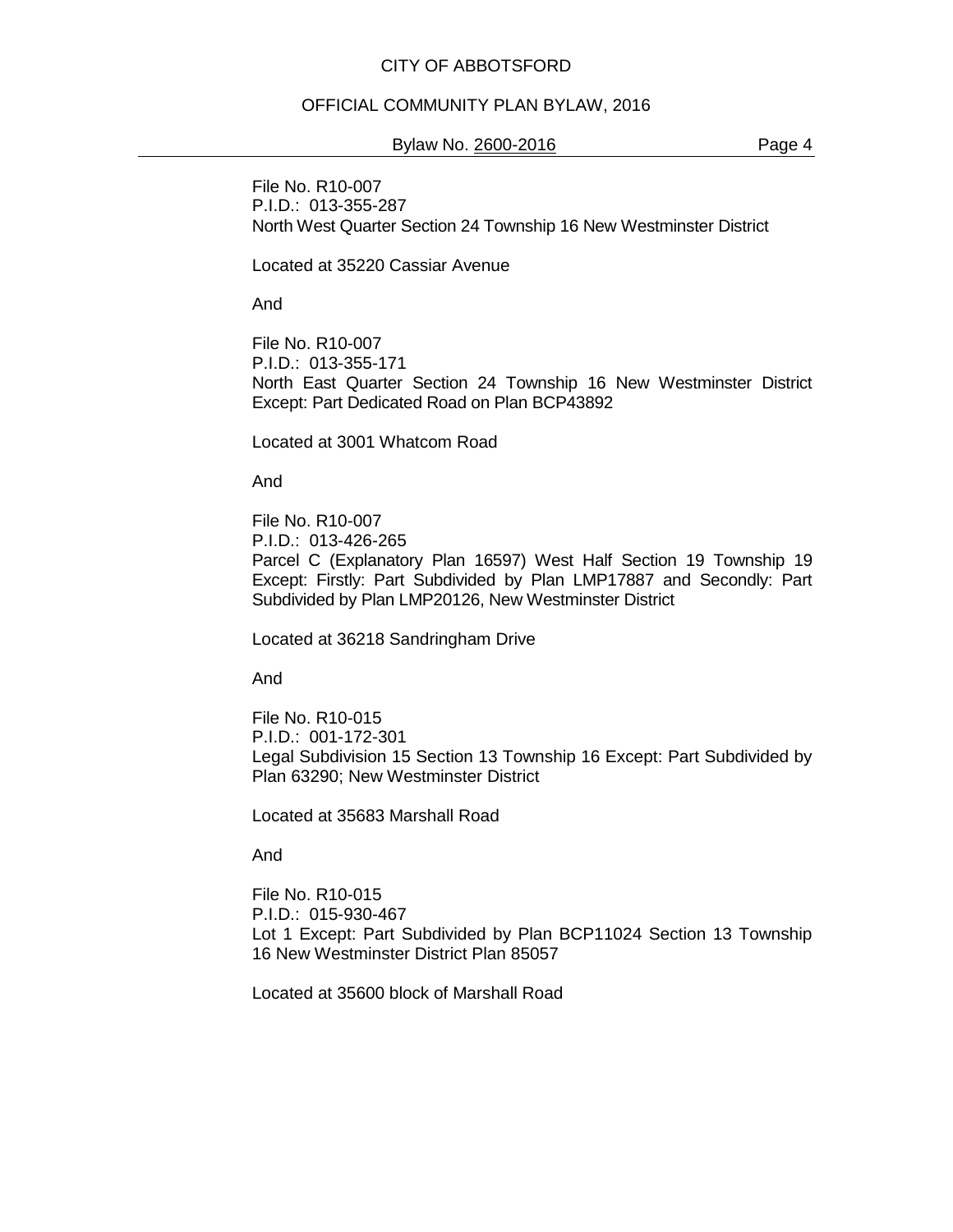#### OFFICIAL COMMUNITY PLAN BYLAW, 2016

#### Bylaw No. 2600-2016 **Page 5**

And

File No. R10-015 P.I.D.: 025-666-134 Lot A Except: Part Subdivided by Plan BCP11024 Section 13 Township 16 NWD Plan BCP55448

Located at 35600 block of Canterbury Avenue

And

File No. R10-025 P.I.D.: 011-387-785 Lot 2 Section 23 Township 13 New Westminster District Plan 9356 Except Plan BCP41737

Located at 2847 Mt. Lehman Road

And

File No. R10-025 P.I.D.: 000-614-131 Lot C Section 23 Township 13 New Westminster District Plan 68031 Except Plan BCP41737

Located at 30310 Old Yale Road

And

File No. R11-015 P.I.D.: 009-203-567 Lot 1 Section 20 Township 13 NWD Plan 76436

Located at 2999 Lefeuvre Road

And

File No. R11-020 P.I.D.: 011-676-515 Lot A Section 16 Township 16 New Westminster District Plan 78475

Located at 1919 Jackson Street (Lot A)

And

File No. R11-020 P.I.D.: 011-676-531 Lot B Section 16 Township 16 New Westminster District Plan 78475

Located at 1919 Jackson Street (Lot B)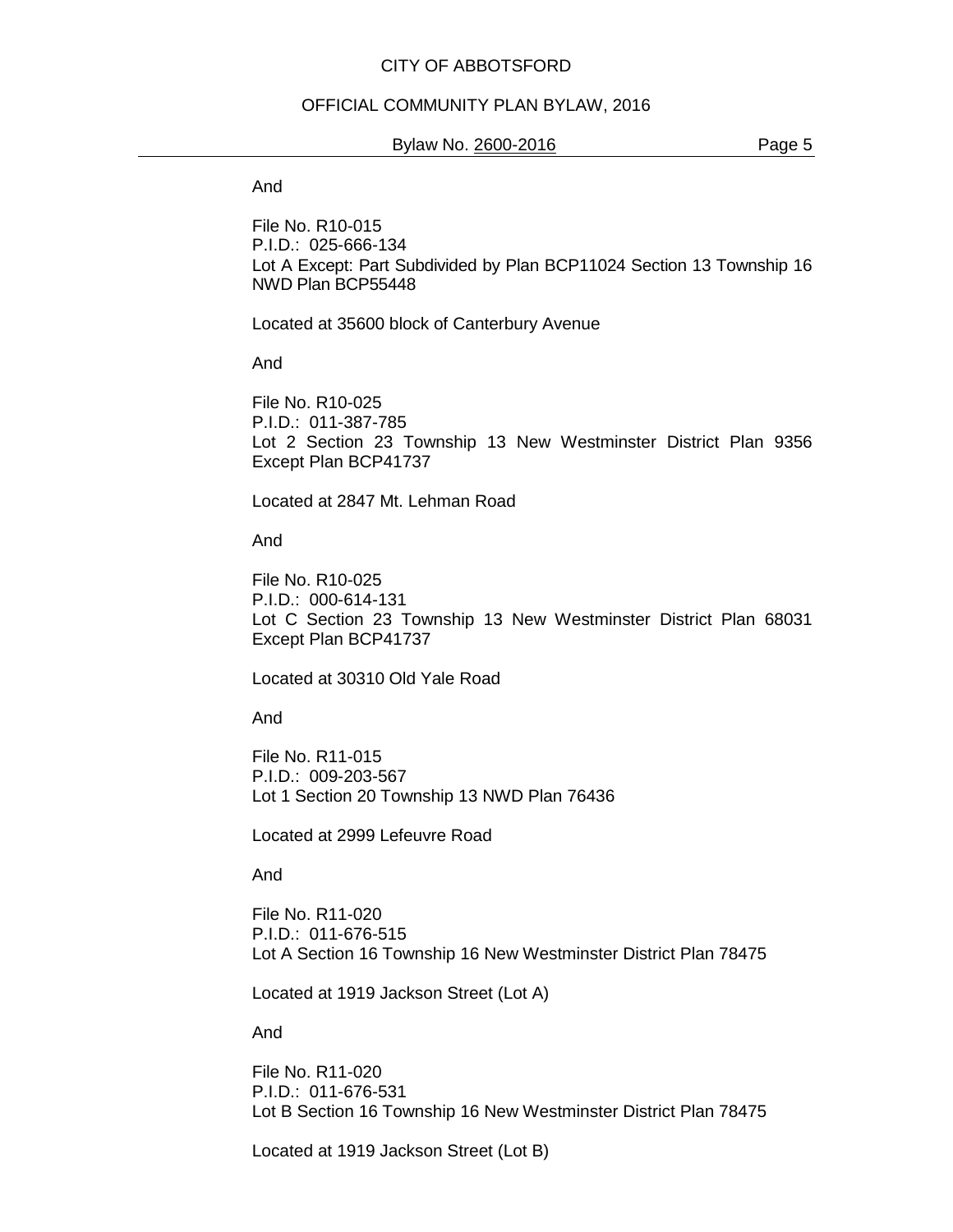#### OFFICIAL COMMUNITY PLAN BYLAW, 2016

#### Bylaw No. 2600-2016 **Page 6**

And

File No. R11-021 P.I.D.: 000-952-737 Lot 13 Section 2 Township 16 New Westminster District Plan 32668

Located at 34588 3<sup>rd</sup> Avenue

And

File No. R11-021 P.I.D.: 004-040-864 Lot 14 Section 2 Township 16 New Westminster District Plan 32668

Located at 129 Sumas Way

And

File No. R11-021 P.I.D.: 011-835-621 Lot 10 Block 22 Section 2 Township 16 New Westminster District Plan 526

Located at 34587 2<sup>nd</sup> Avenue

And

File No. R11-021 P.I.D.: 002-422-531 Lot 8 Block 22 Section 2 Township 16 New Westminster District Plan 526

Located at 34595  $2<sup>nd</sup>$  Avenue

And

File No. R11-021 P.I.D.: 011-835-613 Lot 7 Except Part in Plan LMP6283, Block 22 Section 2 Township 16 New Westminster District Plan 526

Located at 34595 2<sup>nd</sup> Avenue

And

File No. R11-021 P.I.D.: 011-835-630 Lot 11 Block 22 Section 2 Township 16 New Westminster District Plan 526

Located at 34583 2<sup>nd</sup> Avenue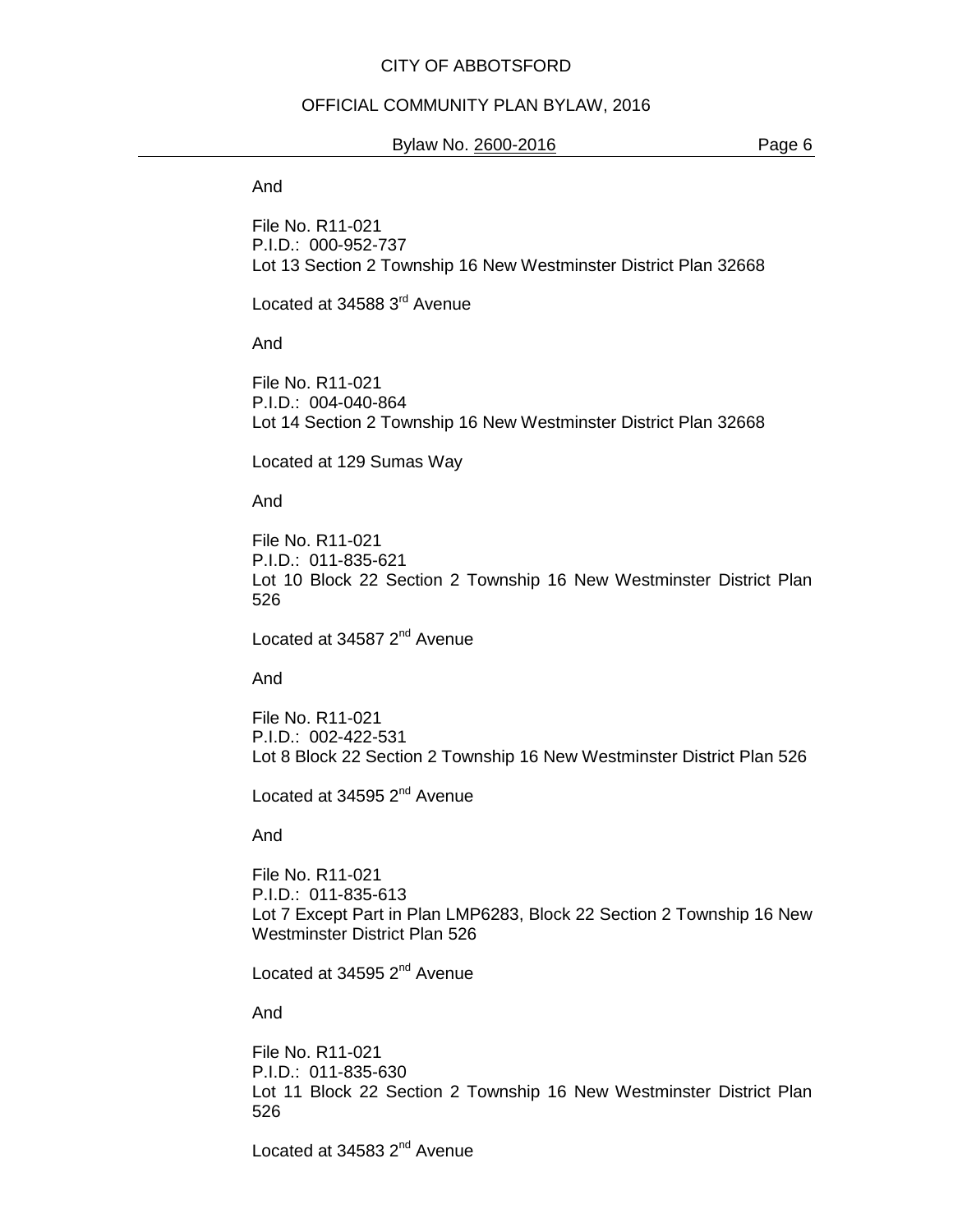#### OFFICIAL COMMUNITY PLAN BYLAW, 2016

#### Bylaw No. 2600-2016 **Page 7**

And

File No. R11-021 P.I.D.: 011-835-648 Lot 12 Except: Part on Explanatory Plan 91, Block 22 Section 2 Township 16 New Westminster District Plan 526

Located at 34583 2<sup>nd</sup> Avenue

And

File No. R11-030 P.I.D.: 017-011-141 Lot B Except Part in Plan BCP20117 Section 20 Township 13 New Westminster District Plan 87858

Located at 2960 Bergman Street

And

File No. R11-072 P.I.D.: 006-226-124 Lot 22 Section 25 Township 13 New Westminster District Plan 41534

Located at 3714 Mt. Lehman Road

And

File No. R11-073 P.I.D.: 009-639-900 Parcel A (Explanatory Plan 17402) Lot 3 Section 25 Township 16 New Westminster District Plan 11997

Located at 35810 McKee Road

And

File No. R11-073 P.I.D.: 006-315-321 Lot 27 Section 25 Township 16 New Westminster District Plan 48845 Except Plan BCP52011

Located at the 35800 block of McKee Road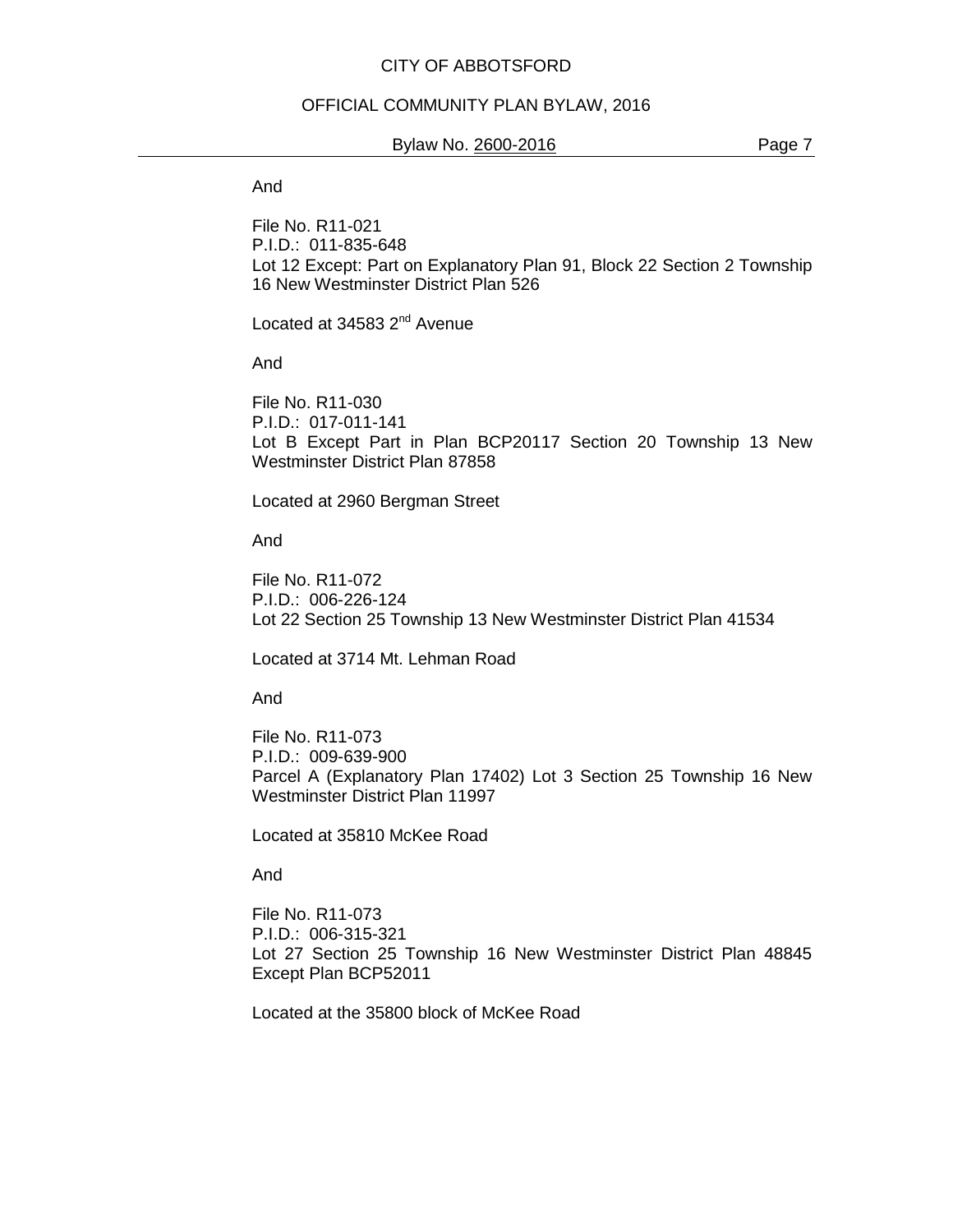#### OFFICIAL COMMUNITY PLAN BYLAW, 2016

#### Bylaw No. 2600-2016 **Page 8**

And

File No. R12-004 P.I.D.: 007-691-025 Lot 9 Section 20 Township 16 New Westminster District Plan 13573

Located at 2562 Auburn Street

And

File No. R12-004 P.I.D.: 009-834-630 Lot 10 Section 20 Township 16 New Westminster District Plan 13573

Located at 2550 Auburn Street

And

File No. R12-006 P.I.D.: 010-530-967 Parcel "C" (Explanatory Plan 10457) Lot 1 North East Quarter Section 23 Township 13 New Westminster District Plan 4301

Located at 30268 Old Yale Road

And

File No. R12-022 P.I.D.: 028-830-326 Lot A Section 21 Township 16 New Westminster District Plan EPP20099

Located at 2582 Bourquin Crescent E.

And

File No. R12-026 P.I.D.: 026-441-098 Parcel 1 Section 20 Township 16 New Westminster District Plan BCP19998

Located at 2564 James Street

And

File No. R12-026 P.I.D.: 001-723-260 Lot 96 Section 20 Township 16 New Westminster District Plan 32614

Located at 2574 James Street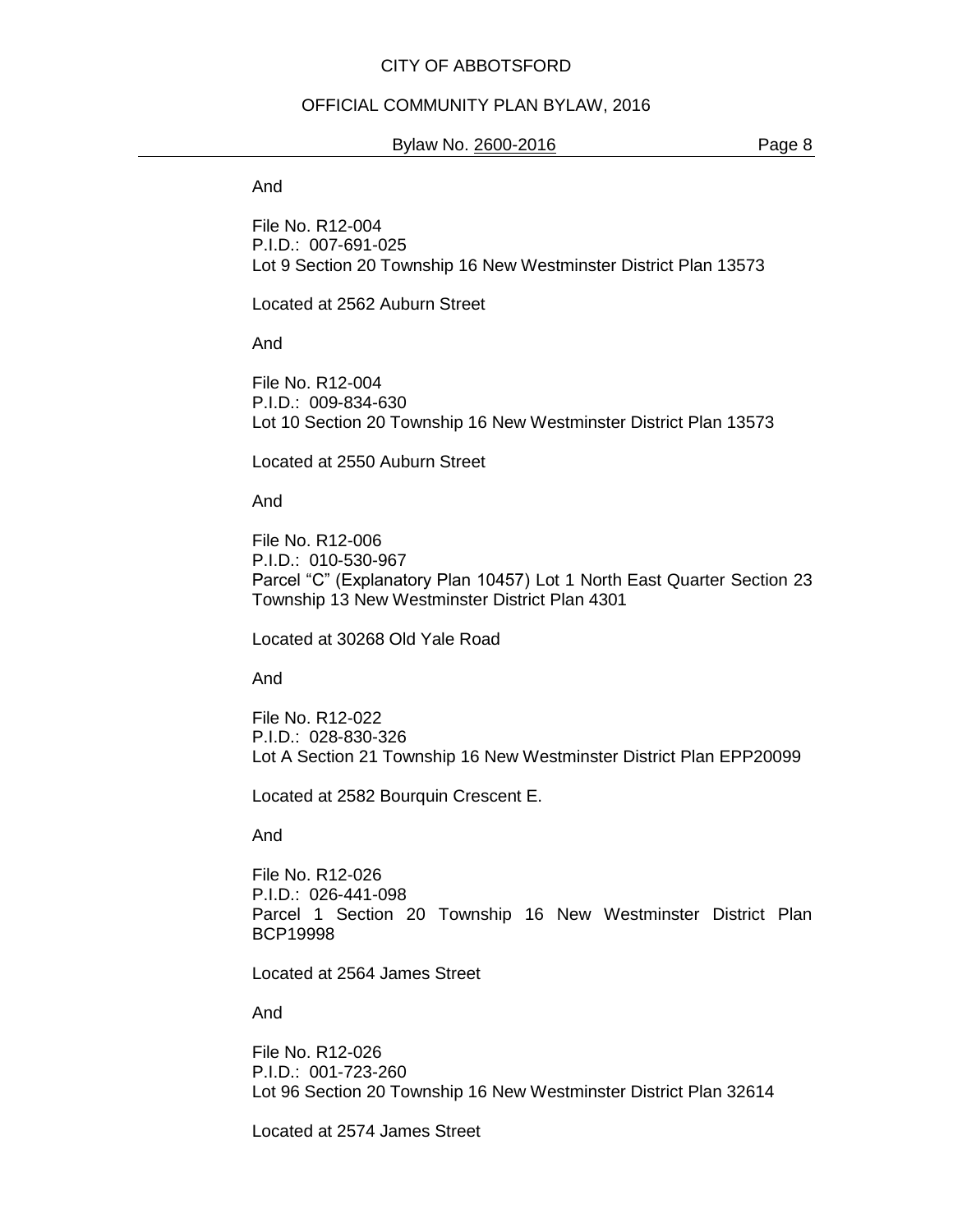#### OFFICIAL COMMUNITY PLAN BYLAW, 2016

#### Bylaw No. 2600-2016 **Page 9**

And

File No. R12-028 P.I.D.: 001-747-461 Lot 2 Section 21 Township 13 New Westminster District Plan 15374

Located at 2978 Lefeuvre Road

And

File No. R12-028 P.I.D.: 006-551-661 Lot 34 Section 21 Township 13 New Westminster District Plan 42900

Located at 28060 Fraser Highway

And

File No. R12-029 P.I.D.: 009-907-726 Lot A Section 20 Township 13 New Westminster District Plan 13947

Located at 27676 Fraser Highway

And

File No. R12-029 P.I.D.: 009-907-742 Lot B Section 20 Township 13 New Westminster District Plan 13947

Located at 27726 Fraser Highway

And

File No. R12-029 P.I.D.: 014-535-254 Lot 2 Section 20 Township 13 New Westminster District Plan 81800

Located at 27722 Fraser Highway

And

File No. R12-029 P.I.D.: 014-535-246 Lot 1 Section 20 Township 13 New Westminster District Plan 81800

Located at Lot 1 Fraser Highway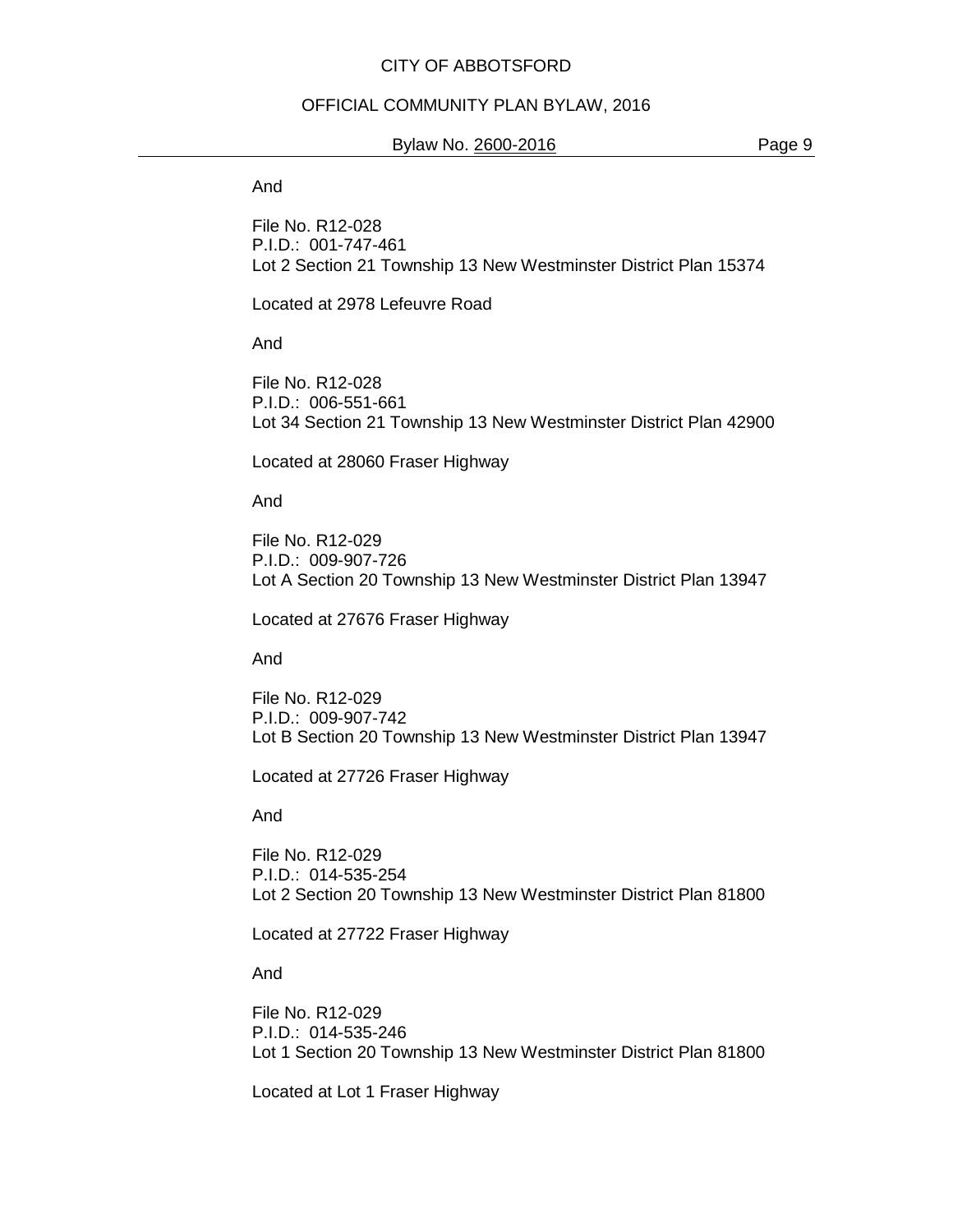#### OFFICIAL COMMUNITY PLAN BYLAW, 2016

#### Bylaw No. 2600-2016 **Page 10**

And

File No. R12-032 P.I.D.: 000-965-171 Lot 8 Section 20 Township 16 New Westminster District Plan 19764

Located at 2633 James Street

And

File No. R12-032 P.I.D.: 005-290-511 Lot 7 Section 20 Township 16 New Westminster District Plan 19764

Located at 2639 James Street

And

File No. R12-032 P.I.D.: 010-580-344 Lot 6 Section 20 Township 16 New Westminster District Plan 19764

Located at 2647 James Street

And

File No. R12-032 P.I.D.: 010-580-310 Lot 5 Section 20 Township 16 New Westminster District Plan 19764

Located at 2653 James Street

And

File No. R12-034 P.I.D.: 004-552-954 Lot 1 Section 26 Township 13 New Westminster District Plan 7647

Located at 3311 Mt. Lehman Road

And

File No. R13-003 P.I.D.: 014-535-262 Lot 3 Section 20 Township 13 New Westminster District Plan 81800

Located at 2969 Bergman Street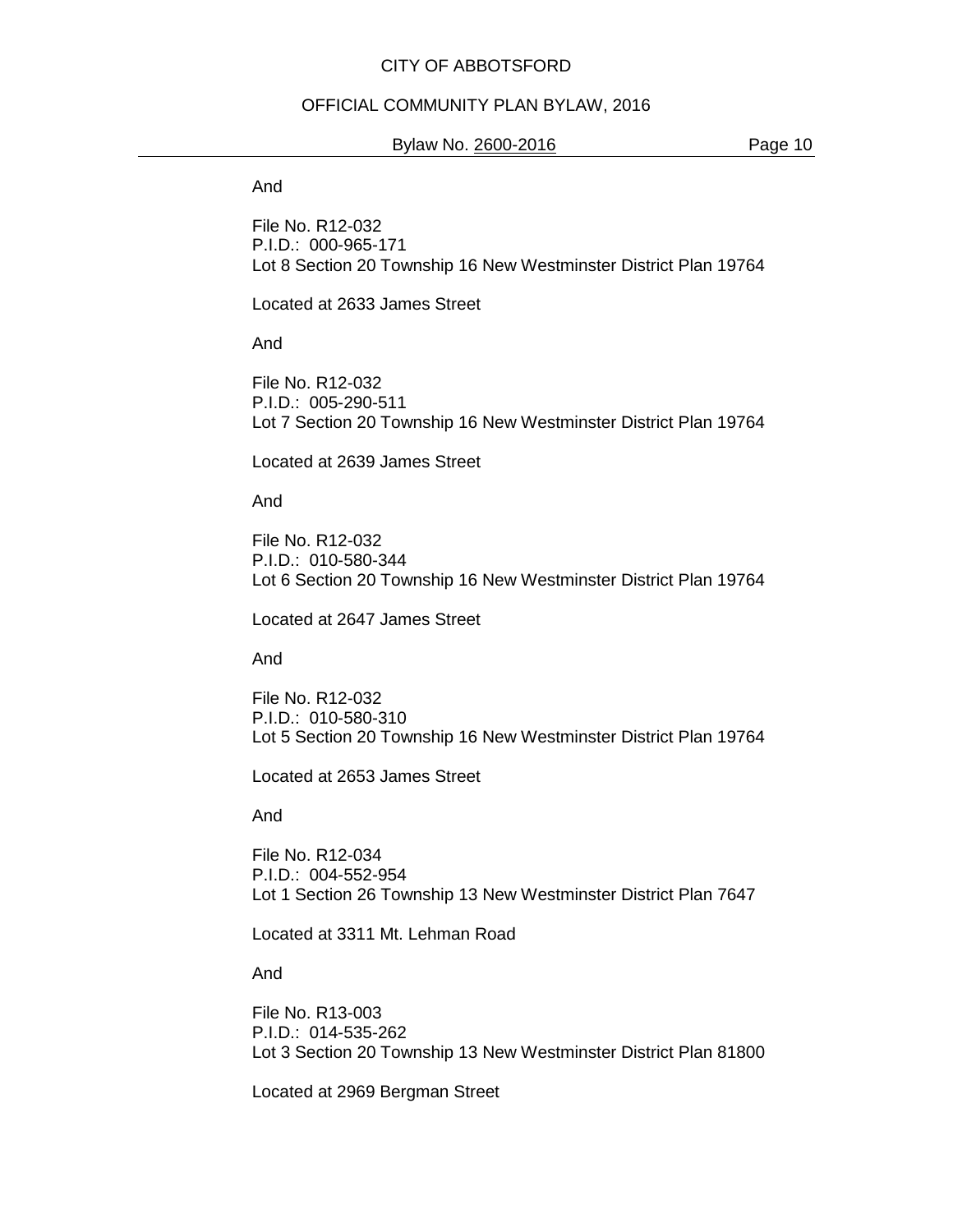#### OFFICIAL COMMUNITY PLAN BYLAW, 2016

#### Bylaw No. 2600-2016 **Page 11**

And

File No. R13-018 P.I.D.: 000-878-677 Lot 19, Except, Firstly: Part Road on Plan 68733, Secondly: Part on Plan BCP15522 Section 34 Township 13 New Westminster District Plan 41857

Located at 2860 Livingstone Avenue

And

File No. R13-019 P.I.D.: 026-575-736 Lot 2 Section 20 Township 16 New Westminster District Plan BCP22098

Located at 32074 Hillcrest Avenue

And

File No. R13-019 P.I.D.: 026-575-744 Lot 3 Section 20 Township 16 New Westminster District Plan BCP22098

Located at 32084 Hillcrest Avenue

And

File No. R13-019 P.I.D.: 026-575-752 Lot 4 Section 20 Township 16 New Westminster District Plan BCP22098

Located at 32094 Hillcrest Avenue

And

File No. R13-029 P.I.D.: 011-439-301 Lot 2 Except: Firstly; Parcel A (Reference Plan LMP15894) Secondly; Part Dedicated Road on Plan LMP26976 Section 15 Township 16 New Westminster District Plan 9929

Located at 1925 Riverside Road

And

File No. R13-030 P.I.D.: 023-657-511 Lot B Section 20 Township 16 New Westminster District Plan LMP31504

Located at 32137 Mt. Waddington Avenue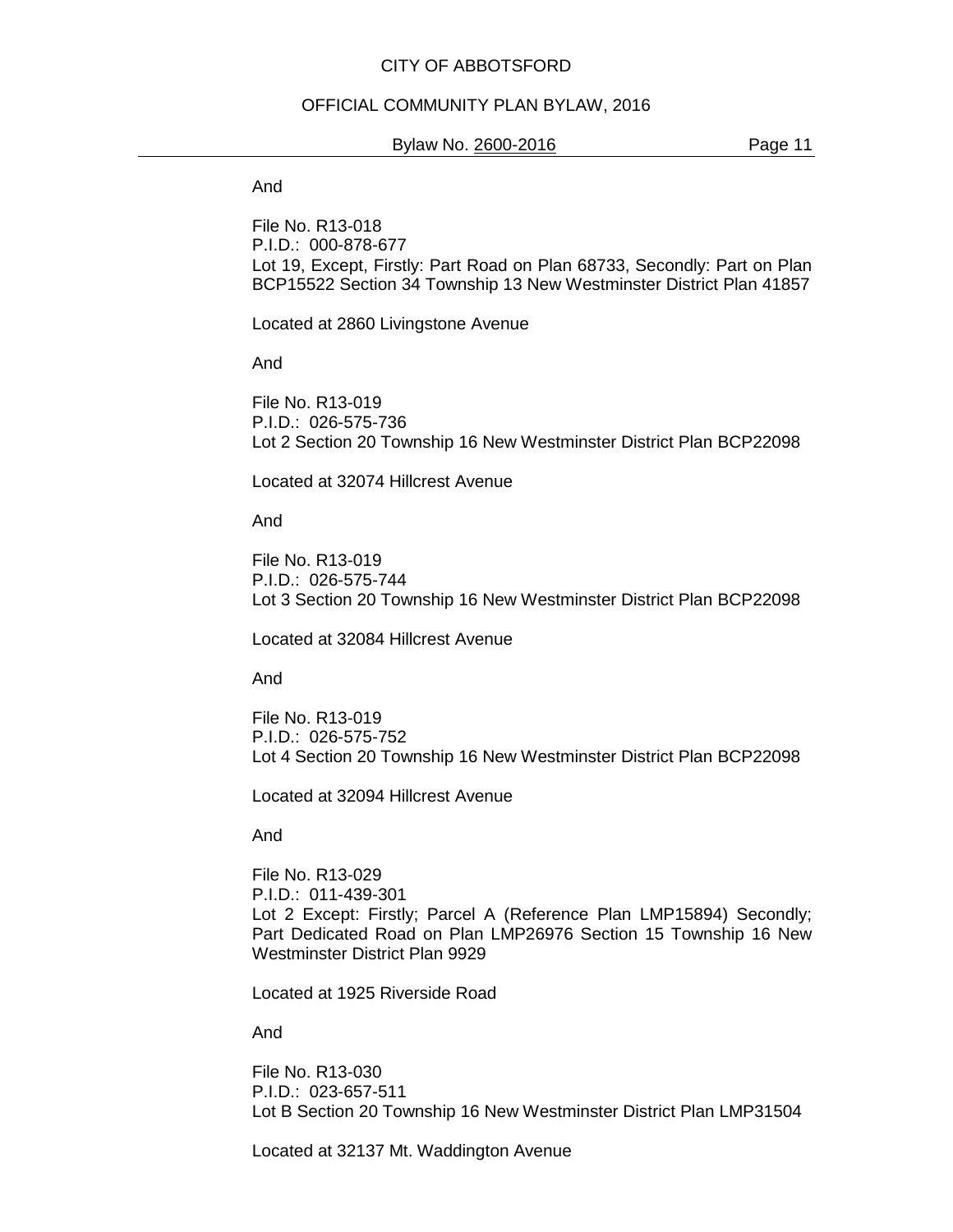#### OFFICIAL COMMUNITY PLAN BYLAW, 2016

#### Bylaw No. 2600-2016 **Page 12**

And

File No. R13-030 P.I.D.: 006-589-596 Lot 85 Section 20 Township 16 New Westminster District Plan 31311

Located at 32147 Mt. Waddington Avenue

And

File No. R13-030 P.I.D.: 006-600-824 Lot 79 Section 20 Township 16 New Westminster District Plan 31170

Located at 32157 Mt. Waddington Avenue

And

File No. R14-002 P.I.D.: 013-333-046 Parcel "D" (Explanatory Plan 14462) North West Quarter Section 13 Township 13 Except the East 60 Feet (Explanatory Plan 1463)

Located at 2160 Mt. Lehman Road

And

File No. R14-002 P.I.D.: 002-382-563 Parcel "E" (Explanatory Plan 14464) of the North West Quarter Section 13 Township 13 Except: Part Subdivided by Plan 47261

Located at 2280 Mt. Lehman Road

And

File No. R14-018 P.I.D.: 001-658-557 Lot 3 Section 19 Township 16 NWD Plan 17779

Located at 2693 Braeside Street

And

File No. R14-020 P.I.D.: 026-089-912 Lot 25 Section 30 Township 16 NWD Plan BCP14174

Located at 3496 Thurston Place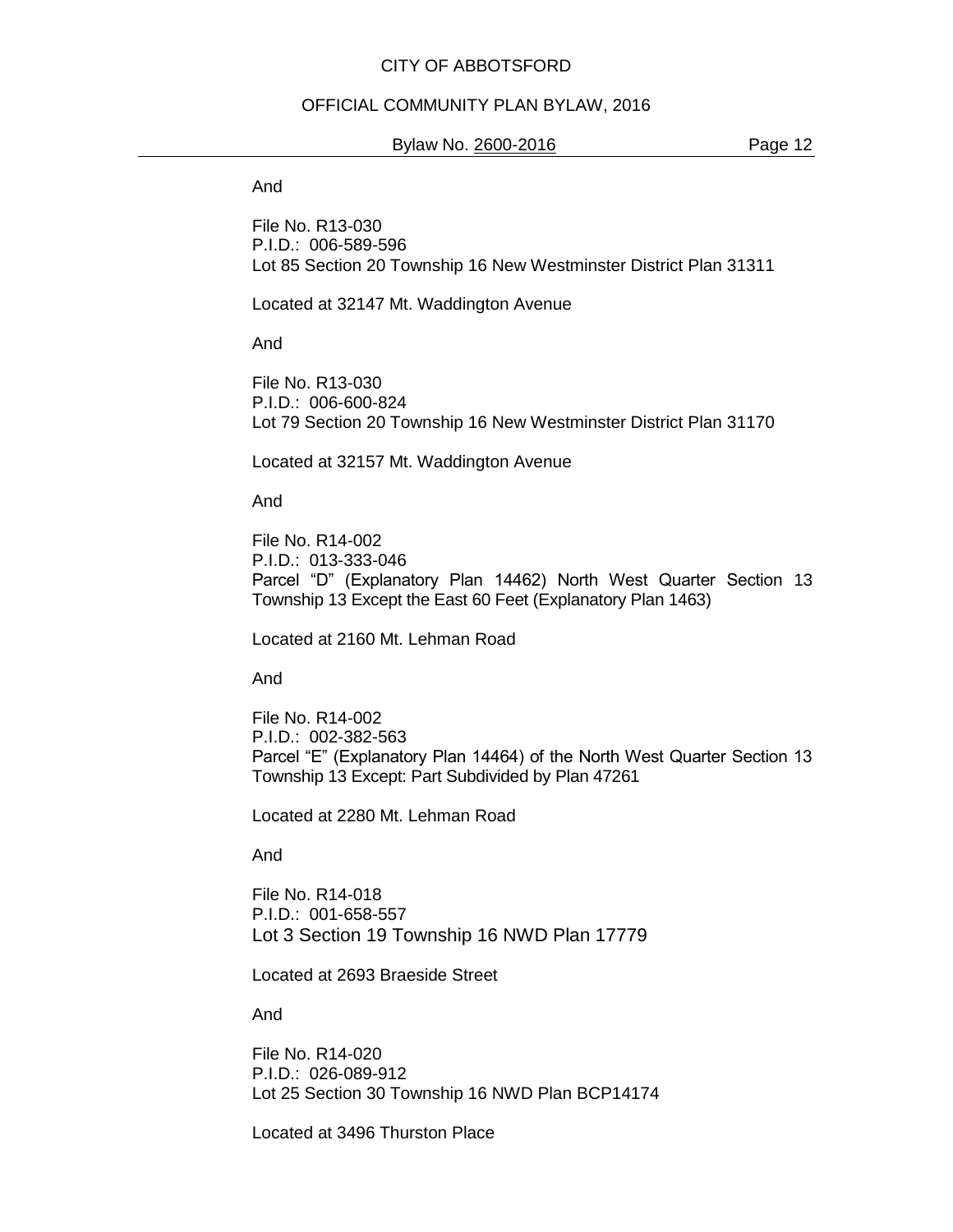#### OFFICIAL COMMUNITY PLAN BYLAW, 2016

#### Bylaw No. 2600-2016 **Page 13**

And

File No. R15-002 P.I.D.: 026-999-552 Lot A Section 16 Township 16 New Westminster District Plan BCP28883

Located at 33553 Marshall Road

And

File No. R15-004 P.I.D.: 001-815-911 Lot 128 Section 17 Township 16 New Westminster District Plan 32820

Located at 2376 Beaver Street

And

File No. R15-007 P.I.D.: 009-196-340 Lot 33 District Lot 355 Group 2 New Westminster District Plan 29975

Located at 34740 Hamon Drive

And

File No. R15-008 P.I.D.: 028-709-551 Lot A Section 13, Township 13 New Westminster District Plan BCP49449 Except Plan EPP38553

Located at No Civic Address

And

File No. R15-008 P.I.D.: 003-984-788 Parcel "C" (Reference Plan 10823) Lot 6 Section 13 Township 13 New Westminster District Plan 7508 Except Plan BCP46823

Located at No Civic Address

And

File No. R15-011 P.I.D.: 018-247-881 Lot 16 Section 23 Township 16 New Westminster District Plan LMP10418 Located at 2783 St. Moritz Way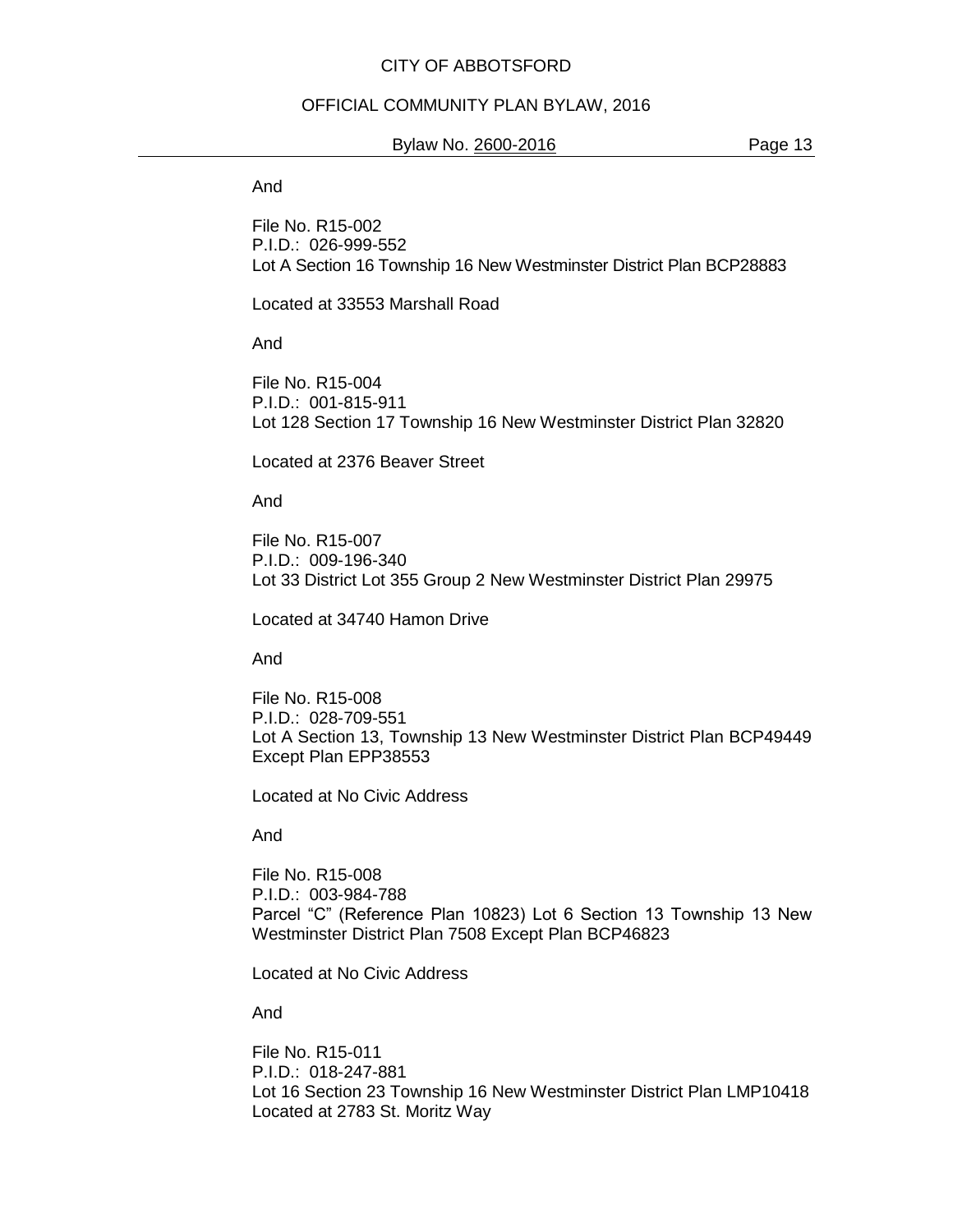#### OFFICIAL COMMUNITY PLAN BYLAW, 2016

#### Bylaw No. 2600-2016 **Page 14**

And

File No. R15-016 P.I.D.: 024-136-999 Lot A Section 13 Township 13 New Westminster District Plan LMP37877

Located at 30630 Simpson Road

And

File No. R15-017 P.I.D.: 004-963-474 Lot 362 Section 17 Township 16 New Westminster District Plan 52225

Located at 32405 Marshall Road

And

File No. R15-019 P.I.D.: 007-107-862 Lot 267 Section 17 Township 16 New Westminster District Plan 35017

Located at 32344 Peardonville Road

And

File No. R15-028 P.I.D.: 004-676-998 Lot 67 Section 18 Township 16 New Westminster District Plan 27905

Located at 31861 Beech Avenue

And

File No. R15-032 P.I.D.: 002-403-757 Lot 75 Section 17 Township 16 New Westminster District Plan 60228

Located at 32392 Marshall Road

And

File No. R15-033 P.I.D.: 003-335-755 Lot 198 District Lot 48 Group 2 New Westminster District Plan 63583

Located at 33119 South Fraser Way